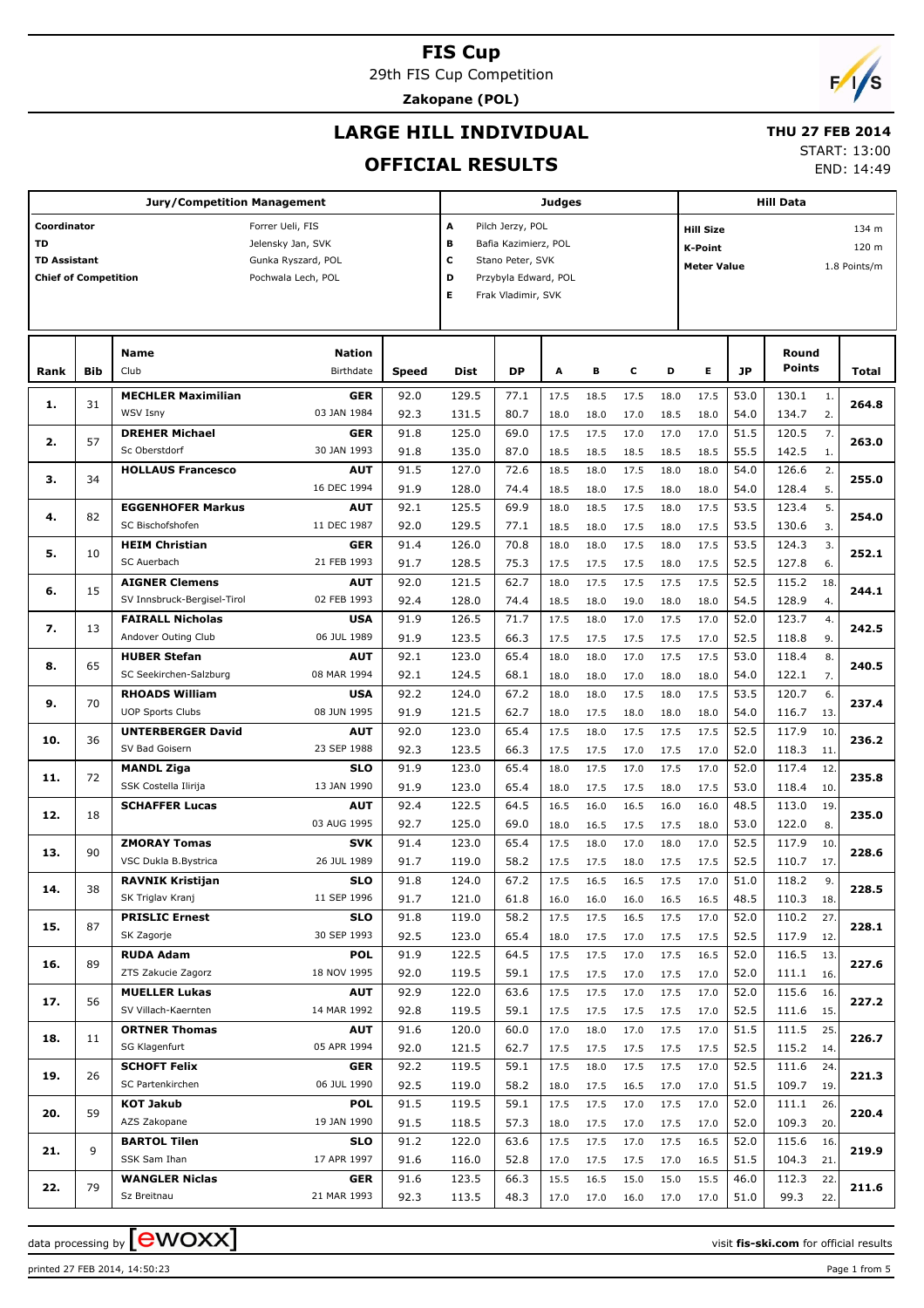29th FIS Cup Competition

## **Zakopane (POL)**

## **LARGE HILL INDIVIDUAL**

#### **THU 27 FEB 2014**

#### **OFFICIAL RESULTS**

START: 13:00 END: 14:49

| Rank | <b>Bib</b> | <b>Name</b><br>Club            | <b>Nation</b><br>Birthdate | <b>Speed</b> | Dist  | <b>DP</b> | A    | в    | c    | D    | Е    | <b>JP</b> | Round<br><b>Points</b> |     | <b>Total</b> |
|------|------------|--------------------------------|----------------------------|--------------|-------|-----------|------|------|------|------|------|-----------|------------------------|-----|--------------|
| 23.  | 47         | <b>BARTOL Gasper</b>           | <b>SLO</b>                 | 92.1         | 122.5 | 64.5      | 17.5 | 17.5 | 17.0 | 17.5 | 17.0 | 52.0      | 116.5                  | 13. | 207.8        |
|      |            | SSK Sam Ihan                   | 27 SEP 1991                | 91.8         | 111.0 | 43.8      | 15.5 | 16.0 | 16.0 | 15.5 | 16.0 | 47.5      | 91.3                   | 28. |              |
| 23.  | 12         | <b>FRENETTE Peter</b>          | <b>USA</b>                 | 92.1         | 120.5 | 60.9      | 17.5 | 17.5 | 16.5 | 17.5 | 16.5 | 51.5      | 112.4                  | 21. | 207.8        |
|      |            | New York Ski Ed Foundation     | 24 FEB 1992                | 92.5         | 113.0 | 47.4      | 16.0 | 16.0 | 16.0 | 16.0 | 16.5 | 48.0      | 95.4                   | 24. |              |
| 25.  | 71         | <b>BICKNER Kevin</b>           | <b>USA</b>                 | 91.5         | 119.5 | 59.1      | 17.0 | 17.5 | 16.0 | 17.0 | 16.5 | 50.5      | 109.6                  | 30. | 207.3        |
|      |            | Norge Ski Club                 | 23 SEP 1996                | 91.8         | 114.0 | 49.2      | 16.0 | 16.0 | 16.5 | 16.0 | 16.5 | 48.5      | 97.7                   | 23. |              |
| 26.  | 77         | <b>HAYBOECK Alexander</b>      | <b>AUT</b>                 | 92.3         | 120.5 | 60.9      | 17.0 | 17.5 | 17.0 | 17.0 | 17.0 | 51.0      | 111.9                  | 23. | 205.0        |
|      |            | UVB Hinzenbach-Oberoesterreich | 08 JUL 1995                | 92.8         | 112.0 | 45.6      | 15.5 | 16.0 | 14.5 | 16.0 | 16.0 | 47.5      | 93.1                   | 26. |              |
| 27.  | 68         | <b>SEDLAK Borek</b>            | <b>CZE</b>                 | 92.0         | 118.5 | 57.3      | 17.5 | 17.5 | 17.5 | 17.5 | 17.0 | 52.5      | 109.8                  | 28. | 204.1        |
|      |            | Dukla Liberec                  | 15 JUN 1981                | 92.2         | 111.0 | 43.8      | 17.0 | 17.0 | 17.0 | 16.5 | 16.5 | 50.5      | 94.3                   | 25. |              |
| 28.  | 63         | <b>MIETUS Grzegorz</b>         | <b>POL</b>                 | 91.7         | 121.5 | 62.7      | 18.0 | 18.0 | 18.0 | 17.5 | 16.5 | 53.5      | 116.2                  | 15. | 202.3        |
|      |            | <b>AZS ZAKOPANE</b>            | 20 FEB 1993                | 91.7         | 107.0 | 36.6      | 16.5 | 17.0 | 16.0 | 16.5 | 16.5 | 49.5      | 86.1                   | 29. |              |
| 29.  | 88         | <b>WINKLER David</b>           | <b>GER</b>                 | 92.3         | 118.5 | 57.3      | 18.0 | 17.5 | 17.0 | 17.5 | 17.5 | 52.5      | 109.8                  | 28. | 201.9        |
|      |            | SK Winterberg                  | 27 JUN 1989                | 92.5         | 109.5 | 41.1      | 17.0 | 17.0 | 16.0 | 17.0 | 17.0 | 51.0      | 92.1                   | 27. |              |
| 30.  | 33         | <b>GUT Pawel</b>               | <b>POL</b>                 | 91.1         | 120.5 | 60.9      | 17.5 | 17.5 | 17.0 | 17.5 | 17.0 | 52.0      | 112.9                  | 20. | 198.1        |
|      |            | Lks Poroniec poronin           | 05 APR 1997                | 91.8         | 106.5 | 35.7      | 16.5 | 17.0 | 16.0 | 16.5 | 16.5 | 49.5      | 85.2                   | 30. |              |

|     |                | Not qualified for final round                         |                           |      |       |      |      |      |      |      |      |      |       |
|-----|----------------|-------------------------------------------------------|---------------------------|------|-------|------|------|------|------|------|------|------|-------|
| 31. | 64             | <b>BIELA Stanislaw</b><br>UKS SOLTYSIANIE STARE BYSTR | <b>POL</b><br>02 APR 1994 | 91.7 | 117.5 | 55.5 | 17.5 | 17.5 | 17.0 | 17.5 | 17.0 | 52.0 | 107.5 |
| 32. | 19             | <b>KOCH Bjoern</b><br>HSV Absam-Bergisel              | <b>AUT</b><br>24 JAN 1993 | 92.1 | 117.5 | 55.5 | 17.0 | 16.5 | 16.5 | 17.0 | 17.0 | 50.5 | 106.0 |
| 33. | 3              | <b>URBAS Damian</b><br>UKS SOLTYSIANIE STARE BYSTR    | <b>POL</b><br>27 OCT 1994 | 91.2 | 117.0 | 54.6 | 16.5 | 17.5 | 16.5 | 17.0 | 17.0 | 50.5 | 105.1 |
| 34. | $\overline{4}$ | <b>LEJA Krzysztof</b><br>AZS ZAKOPANE                 | <b>POL</b><br>21 FEB 1996 | 91.6 | 115.0 | 51.0 | 17.5 | 17.5 | 17.0 | 17.5 | 17.0 | 52.0 | 103.0 |
| 35. | 58             | <b>HOLIK Frantisek</b><br>Lsk Lomnice nad popelkou    | <b>CZE</b><br>23 OCT 1998 | 92.3 | 115.5 | 51.9 | 17.0 | 17.5 | 16.0 | 17.0 | 17.0 | 51.0 | 102.9 |
| 36. | 73             | <b>WALLACE Brian</b><br>Saint Paul Ski Club           | <b>USA</b><br>03 JUL 1993 | 92.0 | 115.0 | 51.0 | 17.0 | 17.0 | 16.5 | 17.0 | 16.5 | 50.5 | 101.5 |
| 37. | 49             | <b>LUNARDI Michael</b><br>G.S. FORESTALE              | <b>ITA</b><br>21 SEP 1992 | 92.3 | 114.5 | 50.1 | 17.0 | 17.0 | 16.5 | 17.0 | 17.0 | 51.0 | 101.1 |
| 38. | 83             | <b>SLIZ Rafal</b><br>KS WISLA USTRONIANKA             | <b>POL</b><br>11 JUL 1983 | 91.2 | 114.5 | 50.1 | 17.0 | 17.0 | 16.0 | 17.0 | 16.5 | 50.5 | 100.6 |
| 39. | 44             | <b>HEBEL Sebastian</b><br>SSR LZS Sokol Szczyrk       | <b>POL</b><br>05 JUL 1995 | 91.8 | 114.5 | 50.1 | 16.5 | 17.0 | 16.5 | 17.0 | 16.5 | 50.0 | 100.1 |
| 40. | 78             | <b>TATU Robert Valentin</b><br>CS Dinamo              | <b>ROU</b><br>03 JUL 1996 | 90.4 | 114.0 | 49.2 | 17.0 | 17.0 | 16.5 | 17.0 | 16.5 | 50.5 | 99.7  |
| 41. | 86             | <b>KANTYKA Przemyslaw</b><br>Lks Klimczok bystra      | <b>POL</b><br>15 DEC 1996 | 91.9 | 113.5 | 48.3 | 17.5 | 17.0 | 17.0 | 17.0 | 16.5 | 51.0 | 99.3  |
| 42. | 52             | <b>JANOTA Konrad</b><br><b>SSR LZS Sokol Szczyrk</b>  | <b>POL</b><br>13 NOV 1994 | 91.8 | 114.5 | 50.1 | 17.0 | 16.0 | 16.0 | 17.0 | 16.0 | 49.0 | 99.1  |
| 43. | 75             | ZAPOTOCZNY Andrzej<br>AZS ZAKOPANE                    | <b>POL</b><br>16 OCT 1991 | 91.8 | 113.0 | 47.4 | 17.0 | 17.0 | 16.0 | 17.0 | 16.5 | 50.5 | 97.9  |
| 44. | 81             | <b>ALTHAUS Daniel</b><br>SC Oberstdorf                | <b>GER</b><br>29 JUN 1993 | 92.1 | 112.5 | 46.5 | 17.5 | 17.0 | 16.5 | 17.0 | 16.5 | 50.5 | 97.0  |
| 44. | 55             | <b>KOJZAR Mateusz</b><br>Ks Wisla ustronianka         | <b>POL</b><br>14 OCT 1994 | 91.1 | 112.5 | 46.5 | 17.0 | 17.0 | 16.0 | 17.0 | 16.5 | 50.5 | 97.0  |
| 46. | 17             | <b>JELAR Ziga</b><br>Sk Triglav kranj                 | <b>SLO</b><br>22 OCT 1997 | 91.9 | 111.5 | 44.7 | 17.5 | 17.0 | 16.0 | 17.0 | 16.5 | 50.5 | 95.2  |
| 46. | $\overline{2}$ | <b>GASIENICA LASKOWY Bartosz</b><br>AZS ZAKOPANE      | <b>POL</b><br>18 FEB 1995 | 92.2 | 111.5 | 44.7 | 17.0 | 17.0 | 16.5 | 17.0 | 16.5 | 50.5 | 95.2  |

data processing by **CWOXX**  $\blacksquare$ 

printed 27 FEB 2014, 14:50:23 Page 2 from 5

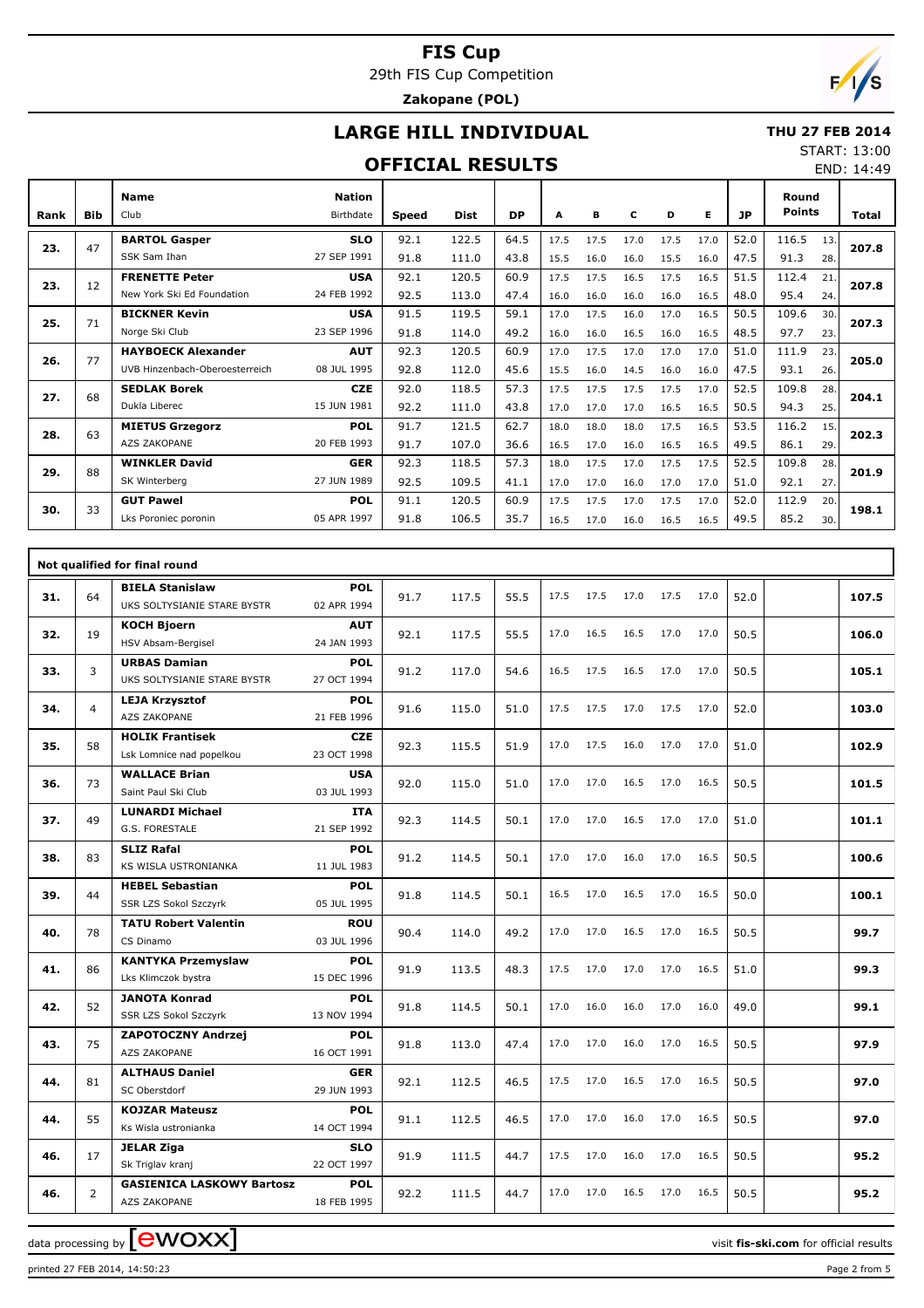29th FIS Cup Competition

**Zakopane (POL)**

## **LARGE HILL INDIVIDUAL**

#### **OFFICIAL RESULTS**

 **THU 27 FEB 2014** START: 13:00

END: 14:49

|      |                |                                                                                          |              |       |      |      |      |      |      |      |           |                        | <b>LIVD. エキ・マン</b> |
|------|----------------|------------------------------------------------------------------------------------------|--------------|-------|------|------|------|------|------|------|-----------|------------------------|--------------------|
| Rank | <b>Bib</b>     | Name<br><b>Nation</b><br>Club<br>Birthdate                                               | <b>Speed</b> | Dist  | DP   | Α    | в    | c    | D    | E.   | <b>JP</b> | Round<br><b>Points</b> | Total              |
| 48.  | 76             | <b>BLEGA Stefan Valentin</b><br><b>ROU</b><br>05 SEP 1998<br>CSS Brasovia                | 90.9         | 112.5 | 46.5 | 16.0 | 16.0 | 16.0 | 16.5 | 16.0 | 48.0      |                        | 94.5               |
| 49.  | 39             | <b>FRIEDRICH Tomas</b><br><b>CZE</b><br>SK Jested Liberec<br>02 FEB 1995                 | 91.5         | 111.5 | 44.7 | 16.5 | 17.0 | 16.5 | 16.5 | 16.5 | 49.5      |                        | 94.2               |
| 50.  | 23             | VODAN Aljaz<br><b>SLO</b><br>Sk Triglav kranj<br>10 APR 1995                             | 91.7         | 111.5 | 44.7 | 16.5 | 16.5 | 16.0 | 16.5 | 16.0 | 49.0      |                        | 93.7               |
| 51.  | 60             | <b>MODIC Andraz</b><br><b>SLO</b><br><b>SSK Logatec</b><br>23 OCT 1996                   | 92.2         | 111.0 | 43.8 | 16.5 | 17.0 | 16.0 | 16.5 | 16.5 | 49.5      |                        | 93.3               |
| 52.  | 85             | <b>GASIENICA-KOTELNICKI Wojciech</b><br><b>POL</b><br><b>KS Chocholow</b><br>14 NOV 1989 | 91.6         | 110.0 | 42.0 | 17.0 | 17.0 | 16.5 | 17.0 | 16.5 | 50.5      |                        | 92.5               |
| 53.  | $\overline{7}$ | <b>DE CRIGNIS Alessio</b><br>ITA<br>S.S. Ravascletto<br>18 MAY 1990                      | 91.1         | 110.5 | 42.9 | 16.5 | 17.0 | 16.0 | 16.5 | 16.5 | 49.5      |                        | 92.4               |
| 54.  | 35             | <b>MICHALEK Jan</b><br><b>CZE</b><br>Tj Roznov pod radhostem<br>22 MAY 1996              | 91.3         | 110.0 | 42.0 | 16.5 | 16.5 | 16.0 | 17.0 | 16.5 | 49.5      |                        | 91.5               |
| 55.  | 80             | <b>KUKULA Artur</b><br><b>POL</b><br>KS Wisla Ustronianka<br>17 JUL 1992                 | 91.4         | 109.0 | 40.2 | 17.5 | 17.0 | 16.0 | 17.0 | 16.5 | 50.5      |                        | 90.7               |
| 55.  | 29             | <b>HACEK Vit</b><br><b>CZE</b><br>28 JUN 1994                                            | 91.8         | 109.0 | 40.2 | 16.5 | 17.0 | 16.0 | 17.0 | 17.0 | 50.5      |                        | 90.7               |
| 57.  | 84             | <b>GLASDER Michael</b><br><b>USA</b><br>Norge Ski Club<br>27 MAR 1989                    | 92.1         | 109.0 | 40.2 | 16.5 | 16.5 | 16.0 | 16.5 | 16.5 | 49.5      |                        | 89.7               |
| 57.  | 74             | <b>MATTOON Nicholas</b><br><b>USA</b><br>Flying Eagles ski club<br>04 AUG 1995           | 91.5         | 109.0 | 40.2 | 16.5 | 16.5 | 16.5 | 16.5 | 16.5 | 49.5      |                        | 89.7               |
| 59.  | 66             | SILIH Zak<br><b>SLO</b><br>Ssk Mislinja<br>07 NOV 1995                                   | 91.7         | 108.5 | 39.3 | 16.5 | 16.5 | 16.0 | 16.5 | 16.5 | 49.5      |                        | 88.8               |
| 59.  | 51             | <b>PODZORSKI Lukasz</b><br><b>POL</b><br>Ks Wisla ustronianka<br>25 JAN 1996             | 90.5         | 108.5 | 39.3 | 17.0 | 16.5 | 16.0 | 16.5 | 16.5 | 49.5      |                        | 88.8               |
| 61.  | 28             | <b>KOSEC Jaka</b><br><b>SLO</b><br>SSK Velenje<br>01 APR 1994                            | 92.2         | 108.0 | 38.4 | 16.5 | 16.5 | 15.5 | 16.5 | 16.5 | 49.5      |                        | 87.9               |
| 61.  | 6              | <b>MENZ Florian</b><br><b>GER</b><br>SC Steinbach- Hallenberg<br>12 SEP 1994             | 92.1         | 108.0 | 38.4 | 17.0 | 16.5 | 15.5 | 16.5 | 16.5 | 49.5      |                        | 87.9               |
| 63.  | 22             | <b>KYTOESAHO Niko</b><br>FIN<br>Lahden Hiihtoseura<br>18 DEC 1999                        | 91.9         | 106.5 | 35.7 | 16.5 | 17.0 | 16.5 | 16.5 | 16.5 | 49.5      |                        | 85.2               |
| 64.  | 43             | <b>STEKALA Andrzej</b><br><b>POL</b><br>30 JUN 1995<br>Azs Zakopane                      | 91.1         | 105.5 | 33.9 | 16.0 | 17.0 | 16.5 | 16.5 | 16.5 | 49.5      |                        | 83.4               |
| 65.  | 50             | <b>KALYKOV Shyngys</b><br>KAZ<br>05 MAY 1994                                             | 92.0         | 104.5 | 32.1 | 16.5 | 16.5 | 16.0 | 16.5 | 16.5 | 49.5      |                        | 81.6               |
| 66.  | $\mathbf{1}$   | <b>JARZABEK Dawid</b><br><b>POL</b><br>Ts Wisla zakopane<br>03 MAR 1999                  | 90.8         | 104.5 | 32.1 | 16.0 | 16.5 | 16.0 | 16.5 | 16.5 | 49.0      |                        | 81.1               |
| 67.  | 61             | <b>STURSA Vojtech</b><br>CZE<br>Dukla Liberec<br>03 AUG 1995                             | 91.5         | 104.0 | 31.2 | 16.0 | 16.5 | 16.0 | 16.5 | 16.5 | 49.0      |                        | 80.2               |
| 68.  | 37             | <b>PASICHNYK Stepan</b><br>UKR<br>Kremenets ski school<br>09 JAN 1998                    | 91.7         | 103.5 | 30.3 | 16.0 | 17.0 | 15.5 | 16.5 | 16.5 | 49.0      |                        | 79.3               |
| 69.  | 25             | <b>SAKALA Filip</b><br>CZE<br>Tj Frenstat pod radhostem<br>21 MAY 1996                   | 92.2         | 103.0 | 29.4 | 16.0 | 16.0 | 16.5 | 16.0 | 16.5 | 48.5      |                        | 77.9               |
| 70.  | 32             | PRZYBYLA Jakub<br><b>POL</b><br>WKS Zakopane<br>18 JAN 1994                              | 91.3         | 102.5 | 28.5 | 15.5 | 16.5 | 16.0 | 16.5 | 16.5 | 49.0      |                        | 77.5               |
| 70.  | 8              | <b>ALAMOMMO Andreas</b><br>FIN<br>Ounasvaaran Hiihtoseura<br>23 DEC 1998                 | 92.0         | 102.5 | 28.5 | 16.0 | 16.5 | 15.5 | 16.5 | 16.5 | 49.0      |                        | 77.5               |
| 72.  | 5              | <b>BAER Moritz</b><br>GER<br>Sf Gmund-duerenbach<br>16 MAY 1997                          | 91.7         | 104.0 | 31.2 | 15.0 | 15.5 | 14.5 | 15.5 | 15.5 | 46.0      |                        | 77.2               |
| 73.  | 40             | <b>BRUNNER Niklas</b><br>GER<br>10 JUN 1996<br>Sc Partenkirchen                          | 91.8         | 102.5 | 28.5 | 16.0 | 16.0 | 15.5 | 16.0 | 16.5 | 48.0      |                        | 76.5               |

printed 27 FEB 2014, 14:50:23 Page 3 from 5

data processing by **CWOXX** and  $\overline{C}$  and  $\overline{C}$  and  $\overline{C}$  and  $\overline{C}$  and  $\overline{C}$  and  $\overline{C}$  and  $\overline{C}$  and  $\overline{C}$  and  $\overline{C}$  and  $\overline{C}$  and  $\overline{C}$  and  $\overline{C}$  and  $\overline{C}$  and  $\overline{C}$  and  $\overline{C}$ 

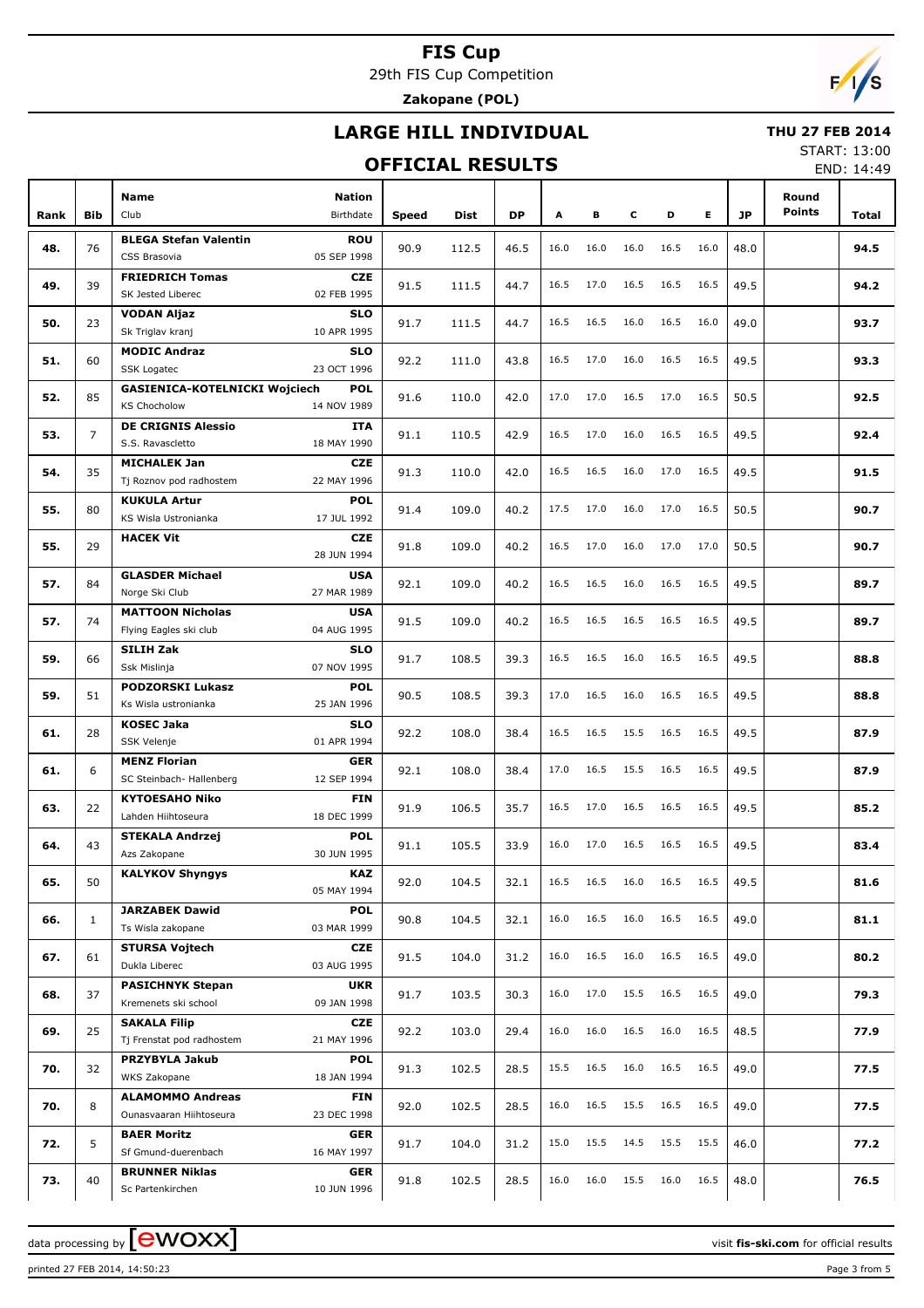29th FIS Cup Competition **Zakopane (POL)**

 $F/1/s$ 

## **LARGE HILL INDIVIDUAL**

#### **OFFICIAL RESULTS**

 **THU 27 FEB 2014** START: 13:00

END: 14:49

|      | <b>Bib</b> | <b>Nation</b><br><b>Name</b><br>Club<br><b>Birthdate</b>                            |              |             | <b>DP</b> | A    | В    | c    | D    | E.   | <b>JP</b> | Round<br><b>Points</b> | Total |
|------|------------|-------------------------------------------------------------------------------------|--------------|-------------|-----------|------|------|------|------|------|-----------|------------------------|-------|
| Rank |            |                                                                                     | <b>Speed</b> | <b>Dist</b> |           |      |      |      |      |      |           |                        |       |
| 74.  | 46         | <b>DEMIR Ayberk</b><br><b>TUR</b><br>14 FEB 1997                                    | 91.5         | 101.5       | 26.7      | 15.5 | 16.5 | 17.0 | 16.5 | 16.5 | 49.5      |                        | 76.2  |
| 75.  | 67         | <b>FRIBERG Christian</b><br><b>USA</b><br>Saint Paul Ski Club<br>08 SEP 1994        | 91.3         | 102.0       | 27.6      | 16.0 | 16.5 | 16.0 | 16.0 | 16.5 | 48.5      |                        | 76.1  |
|      |            |                                                                                     |              |             |           |      |      |      |      |      |           |                        |       |
| 76.  | 42         | <b>BARTOS David</b><br><b>CZE</b><br>Tj Desna<br>13 JUN 1994                        | 91.4         | 101.0       | 25.8      | 15.5 | 15.5 | 15.5 | 16.0 | 16.0 | 47.0      |                        | 72.8  |
| 77.  | 24         | <b>LUNARDI Andrew</b><br><b>ITA</b><br>Sc Gallio<br>29 NOV 1996                     | 91.9         | 98.0        | 20.4      | 15.5 | 16.0 | 16.0 | 16.0 | 16.0 | 48.0      |                        | 68.4  |
|      |            |                                                                                     |              |             |           |      |      |      |      |      |           |                        |       |
| 78.  | 62         | <b>KLYMCHUK Andrii</b><br><b>UKR</b><br>Kremenets Ski School<br>10 DEC 1994         | 91.0         | 98.0        | 20.4      | 15.0 | 14.5 | 13.5 | 15.0 | 14.5 | 44.0      |                        | 64.4  |
| 79.  | 69         | <b>SOUCEK Jan</b><br><b>CZE</b><br>30 JAN 1994<br>Lsk Lomnice                       | 91.4         | 97.0        | 18.6      | 15.0 | 14.5 | 14.0 | 15.0 | 15.0 | 44.5      |                        | 63.1  |
| 80.  | 41         | <b>KADLEC Milos</b><br><b>CZE</b><br>26 NOV 1992<br>Skl Nove mesto na morave        | 92.0         | 98.0        | 20.4      | 14.5 | 14.0 | 14.0 | 13.5 | 14.0 | 42.0      |                        | 62.4  |
| 81.  | 20         | <b>KAZ</b><br><b>SHARABAYEV Sergey</b><br>04 APR 1986                               | 92.4         | 94.5        | 14.1      | 16.0 | 16.0 | 16.0 | 15.5 | 16.0 | 48.0      |                        | 62.1  |
| 82.  | 53         | <b>IPCIOGLU Fatih Arda</b><br><b>TUR</b><br>28 SEP 1997                             | 91.1         | 94.0        | 13.2      | 16.0 | 16.0 | 15.5 | 15.5 | 16.0 | 47.5      |                        | 60.7  |
| 83.  | 27         | DI LENARDO Zeno<br><b>ITA</b><br>19 OCT 1995<br>Sc Monte Iussari                    | 91.9         | 96.0        | 16.8      | 14.5 | 14.0 | 12.0 | 14.0 | 14.5 | 42.5      |                        | 59.3  |
| 84.  | 21         | <b>MURAVITSKI Aliaksei</b><br><b>BLR</b><br>19 JUL 1992                             | 92.3         | 93.0        | 11.4      | 14.5 | 15.0 | 15.0 | 15.5 | 16.0 | 45.5      |                        | 56.9  |
| 85.  | 45         | <b>KALINCHUK Andriv</b><br><b>UKR</b><br>Verkhovyna Ski School<br>03 DEC 1995       | 92.0         | 93.5        | 12.3      | 14.5 | 15.0 | 14.5 | 14.5 | 15.0 | 44.0      |                        | 56.3  |
| 86.  | 54         | <b>CINTIMAR Muhammet Irfan</b><br><b>TUR</b><br>16 JUL 1997                         | 91.4         | 92.5        | 10.5      | 15.0 | 15.0 | 15.0 | 15.0 | 15.5 | 45.0      |                        | 55.5  |
| 87.  | 30         | <b>MYTSKANIUK Yauheny</b><br><b>BLR</b><br>25 MAR 1991                              | 91.2         | 91.5        | 8.7       | 15.0 | 15.0 | 15.0 | 15.5 | 15.5 | 45.5      |                        | 54.2  |
| 88.  | 48         | <b>BUZESCU PURICE Constantin Rober</b><br><b>ROU</b><br>Css brasovia<br>19 JUN 1997 | 91.0         | 82.5        | $-7.5$    | 14.0 | 13.5 | 13.0 | 14.0 | 14.5 | 41.5      |                        | 34.0  |
| 89.  | 16         | YURKEVICH Aliaksandr<br><b>BLR</b><br>02 JAN 1999<br><b>Sc Minsk</b>                | 90.4         | 68.0        | $-33.6$   | 13.5 | 13.5 | 12.0 | 13.5 | 13.5 | 40.5      |                        | 6.9   |

|     | <b>Disqualified</b> |          |  |  |  |  |  |  |  |  |  |  |  |
|-----|---------------------|----------|--|--|--|--|--|--|--|--|--|--|--|
| Bib | <b>Name</b>         | Reason   |  |  |  |  |  |  |  |  |  |  |  |
| 14  | AHIBALAU Mikita     | SCE1 Ski |  |  |  |  |  |  |  |  |  |  |  |

| <b>Weather Information</b> |          |                          |                                 |                 |              |     |     |  |  |
|----------------------------|----------|--------------------------|---------------------------------|-----------------|--------------|-----|-----|--|--|
|                            |          | Snow                     | Air                             | <b>Humidity</b> | Wind $[m/s]$ |     |     |  |  |
|                            | Weather  | [°C]                     | $\mathsf{I}^\circ \mathsf{C}$ ] | [%]             | Min          | Avg | Max |  |  |
| 1st round                  | overcast | $\overline{\phantom{0}}$ |                                 | 70              | 0.0          | 0.0 | 0.0 |  |  |
| 2nd round                  | overcast | $\overline{\phantom{0}}$ |                                 | 70              | 0.0          | 0.0 | 0.0 |  |  |

| <b>Statistics</b> |      |                 |              |              |       |       |      |              |      |                            |                |                |  |  |  |
|-------------------|------|-----------------|--------------|--------------|-------|-------|------|--------------|------|----------------------------|----------------|----------------|--|--|--|
|                   |      |                 |              | Distance [m] |       |       |      | Speed [km/h] |      | <b>Competitors/Nations</b> |                |                |  |  |  |
|                   | Gate | <b>Athletes</b> | <b>Falls</b> | Min          | Avg   | Max   | Min  | Avg          | Max  | <b>Entries</b>             | <b>Started</b> | <b>Results</b> |  |  |  |
| 1st round         | 15   | 89              |              | 68.0         | 111.3 | 129.5 | 90.4 | 91.7         | 92.9 | 90/14                      | 90/14          | 89/14          |  |  |  |
| 2nd round         | 15   | 30              |              | 106.5        | 119.8 | 135.0 | 91.5 | 92.0         | 92.8 | 30/7                       | 30/7           | 30/7           |  |  |  |

data processing by **CWOXX**  $\blacksquare$ 

printed 27 FEB 2014, 14:50:23 Page 4 from 5